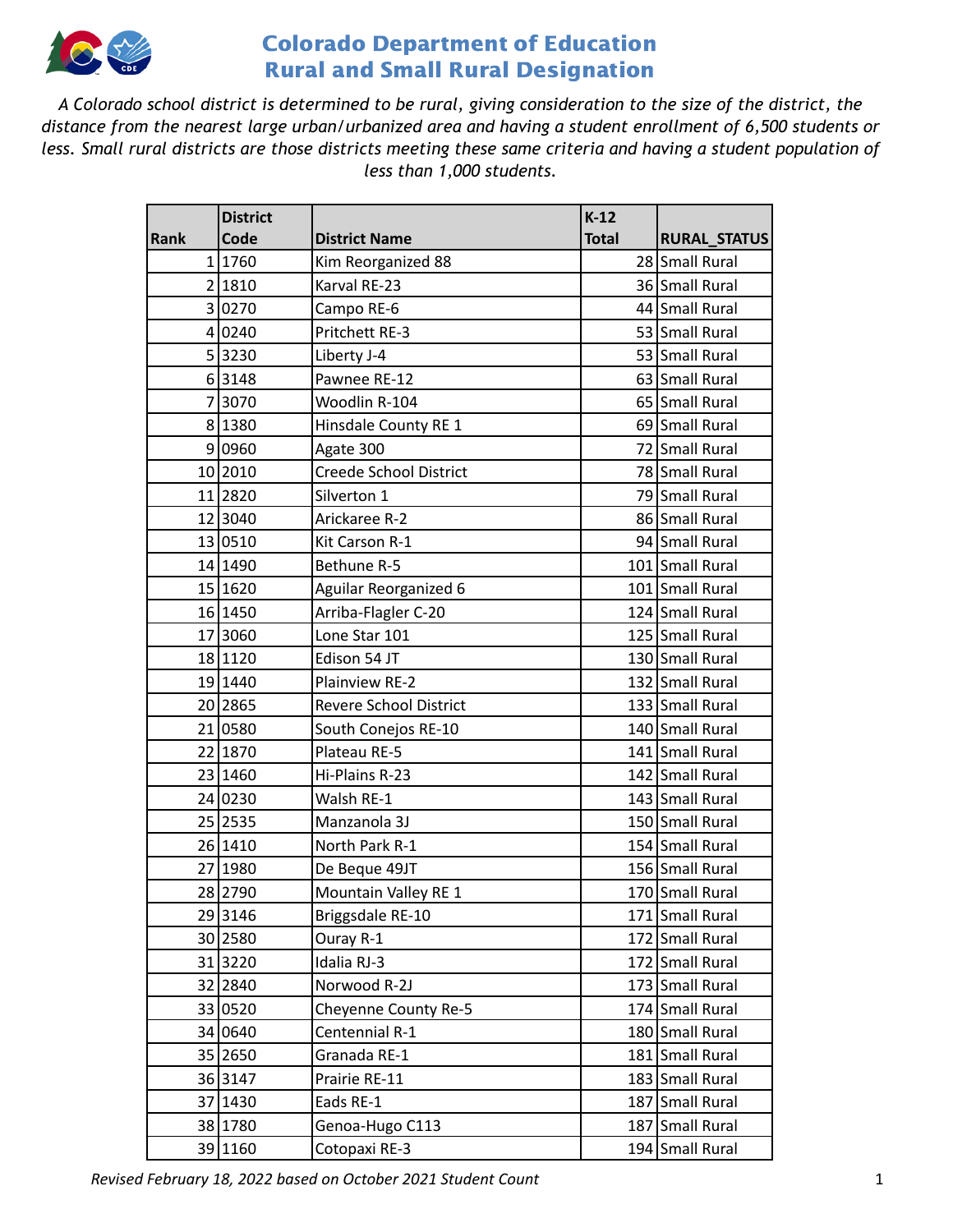

A Colorado school district is determined to be rural, giving consideration to the size of the district, the *distance from the nearest large urban/urbanized area and having a student enrollment of 6,500 students or* less. Small rural districts are those districts meeting these same criteria and having a student population of *less than 1,000 students.*

|             | <b>District</b> |                                      | $K-12$       |                     |
|-------------|-----------------|--------------------------------------|--------------|---------------------|
| <b>Rank</b> | Code            | <b>District Name</b>                 | <b>Total</b> | <b>RURAL_STATUS</b> |
|             | 40 1850         | Frenchman RE-3                       |              | 195 Small Rural     |
|             | 41 1400         | La Veta Re-2                         |              | 198 Small Rural     |
|             | 42 3050         | Otis R-3                             |              | 199 Small Rural     |
|             | 43 2505         | Weldon Valley RE-20(J)               |              | 201 Small Rural     |
|             | 44 2800         | Moffat 2                             |              | 202 Small Rural     |
|             | 45 1480         | <b>Stratton R-4</b>                  |              | 207 Small Rural     |
|             | 46 0260         | Vilas RE-5                           |              | 210 Small Rural     |
|             | 47 1590         | Primero Reorganized 2                |              | 213 Small Rural     |
|             | 48 0310         | McClave Re-2                         |              | 217 Small Rural     |
|             | 49 2560         | Cheraw 31                            |              | 217 Small Rural     |
|             | 50 0110         | Sangre De Cristo Re-22J              |              | 233 Small Rural     |
|             | 51 0740         | Sierra Grande R-30                   |              | 236 Small Rural     |
|             | 52 2190         | West End RE-2                        |              | 239 Small Rural     |
|             | 53 0890         | Dolores County RE No.2               |              | 240 Small Rural     |
|             | 54 0250         | Springfield RE-4                     |              | 248 Small Rural     |
|             | 55 0930         | Kiowa C-2                            |              | 249 Small Rural     |
|             | 56 2680         | Wiley RE-13 Jt                       |              | 249 Small Rural     |
|             | 57 2670         | Holly RE-3                           |              | 250 Small Rural     |
|             | 58 0950         | Elbert 200                           |              | 253 Small Rural     |
|             | 59 1070         | Hanover 28                           |              | 257 Small Rural     |
|             | 60 0170         | Deer Trail 26J                       |              | 266 Small Rural     |
|             | 61 1130         | Miami/Yoder 60 JT                    |              | 286 Small Rural     |
|             | 62 1990         | Plateau Valley 50                    |              | 286 Small Rural     |
|             | 63 0940         | Big Sandy 100J                       |              | 303 Small Rural     |
|             | 64 2780         | South Routt RE 3                     |              | 303 Small Rural     |
|             | 65 1860         | <b>Buffalo RE-4J</b>                 |              | 305 Small Rural     |
|             | 66 2630         | Haxtun RE-2J                         |              | 306 Small Rural     |
|             | 67 2590         | Ridgway R-2                          |              | 310 Small Rural     |
|             | 68 2570         | Swink 33                             |              | 312 Small Rural     |
|             | 69 1600         | Hoehne Reorganized 3                 |              | 314 Small Rural     |
|             | 70 3010         | Cripple Creek-Victor RE-1            |              | 322 Small Rural     |
|             | 71 2750         | Sargent RE-33J                       |              | 330 Small Rural     |
|             | 72 0860         | Custer County School District C-1    |              | 331 Small Rural     |
|             | 73 0560         | Sanford 6J                           |              | 339 Small Rural     |
|             | 74 2540         | Fowler R-4J                          |              | 366 Small Rural     |
|             | 75 1340         | West Grand 1-JT                      |              | 393 Small Rural     |
|             | 76 3030         | Akron R-1                            |              | 395 Small Rural     |
|             | 77 2760         | Hayden RE-1                          |              | 400 Small Rural     |
|             | 78 2730         | Upper Rio Grande School District C-7 |              | 403 Small Rural     |
|             | 79 0770         | Crowley County RE-1-J                |              | 405 Small Rural     |

*Revised February 18, 2022 based on October 2021 Student Count* 2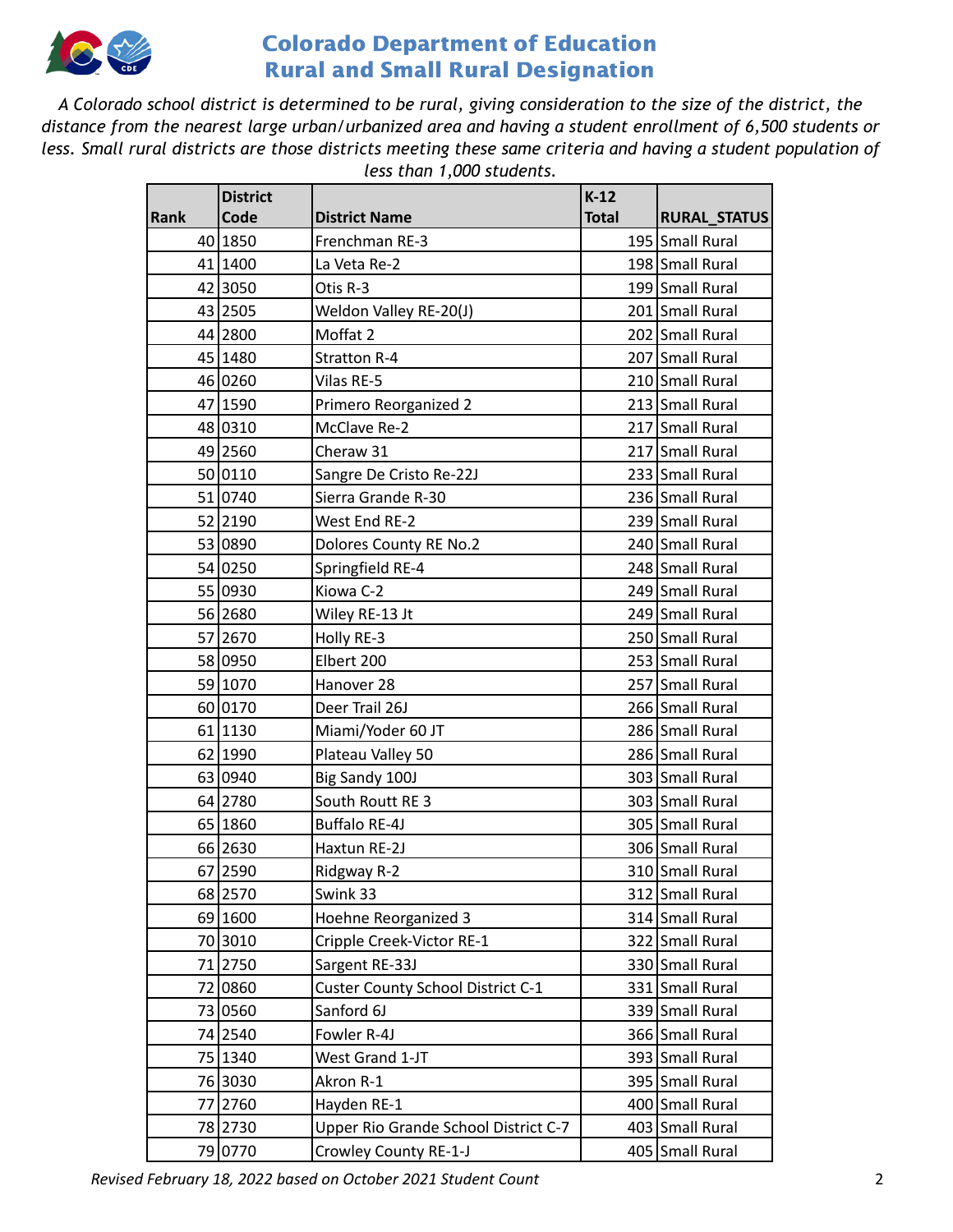

A Colorado school district is determined to be rural, giving consideration to the size of the district, the *distance from the nearest large urban/urbanized area and having a student enrollment of 6,500 students or* less. Small rural districts are those districts meeting these same criteria and having a student population of *less than 1,000 students.*

|      | <b>District</b> |                               | $K-12$       |                     |
|------|-----------------|-------------------------------|--------------|---------------------|
| Rank | Code            | <b>District Name</b>          | <b>Total</b> | <b>RURAL_STATUS</b> |
|      | 80 1330         | <b>Gilpin County RE-1</b>     |              | 415 Small Rural     |
|      | 81 0970         | Calhan RJ-1                   |              | 424 Small Rural     |
|      | 82 1790         | Limon RE-4J                   |              | 448 Small Rural     |
|      | 83 2070         | Mancos Re-6                   |              | 453 Small Rural     |
|      | 84 2720         | Rangely RE-4                  |              | 467 Small Rural     |
|      | 85 1390         | Huerfano Re-1                 |              | 474 Small Rural     |
|      | 86 1750         | <b>Branson Reorganized 82</b> |              | 502 Small Rural     |
|      | 87 2610         | Park County RE-2              |              | 532 Small Rural     |
|      | 88 2810         | Center 26 JT                  |              | 575 Small Rural     |
|      | 89 2620         | Holyoke Re-1J                 |              | 578 Small Rural     |
|      | 90 1060         | Peyton 23 Jt                  |              | 588 Small Rural     |
|      | 91 0540         | Clear Creek RE-1              |              | 634 Small Rural     |
|      | 92 1540         | Ignacio 11 JT                 |              | 640 Small Rural     |
|      | 93 2055         | Dolores RE-4A                 |              | 661 Small Rural     |
|      | 94 2530         | Rocky Ford R-2                |              | 676 Small Rural     |
|      | 95 1500         | <b>Burlington RE-6J</b>       |              | 680 Small Rural     |
|      | 96 2710         | Meeker RE-1                   |              | 681 Small Rural     |
|      | 97 3210         | Wray RD-2                     |              | 692 Small Rural     |
|      | 98 2515         | Wiggins RE-50(J)              |              | 748 Small Rural     |
|      | 99 2862         | Julesburg Re-1                |              | 753 Small Rural     |
|      | 100 2600        | Platte Canyon 1               |              | 756 Small Rural     |
|      | 101 0290        | Las Animas RE-1               |              | 783 Small Rural     |
|      | 102 1580        | Trinidad 1                    |              | 789 Small Rural     |
|      | 103 3200        | Yuma 1                        |              | 812 Small Rural     |
|      | 104 2830        | Telluride R-1                 |              | 876 Small Rural     |
|      | 105 1050        | Ellicott 22                   |              | 908 Small Rural     |
|      | 106 1510        | Lake County R-1               |              | 929 Small Rural     |
|      | 107 0490        | Buena Vista R-31              |              | 964 Small Rural     |
|      | 108 0550        | North Conejos RE-1J           |              | 1005 Rural          |
|      | 109 3145        | Ault-Highland RE-9            |              | $1013$ Rural        |
|      | 110 1570        | Estes Park R-3                |              | $1018$ Rural        |
|      | 111 2740        | Monte Vista C-8               |              | $1025$ Rural        |
|      | 112 3130        | Platte Valley RE-7            |              | $1078$ Rural        |
|      | 113 0060        | Strasburg 31J                 |              | $1091$ Rural        |
|      | 114 1220        | Garfield 16                   |              | $1127$ Rural        |
|      | 115 0050        | Bennett 29J                   |              | 1198 Rural          |
|      | 116 1350        | East Grand 2                  |              | $1244$ Rural        |
|      | 117 0500        | Salida R-32                   |              | $1247$ Rural        |
|      | 118 2395        | Brush RE-2(J)                 |              | $1298$ Rural        |
|      | 119 1530        | Bayfield 10 Jt-R              |              | $1311$ Rural        |

*Revised February 18, 2022 based on October 2021 Student Count* 3